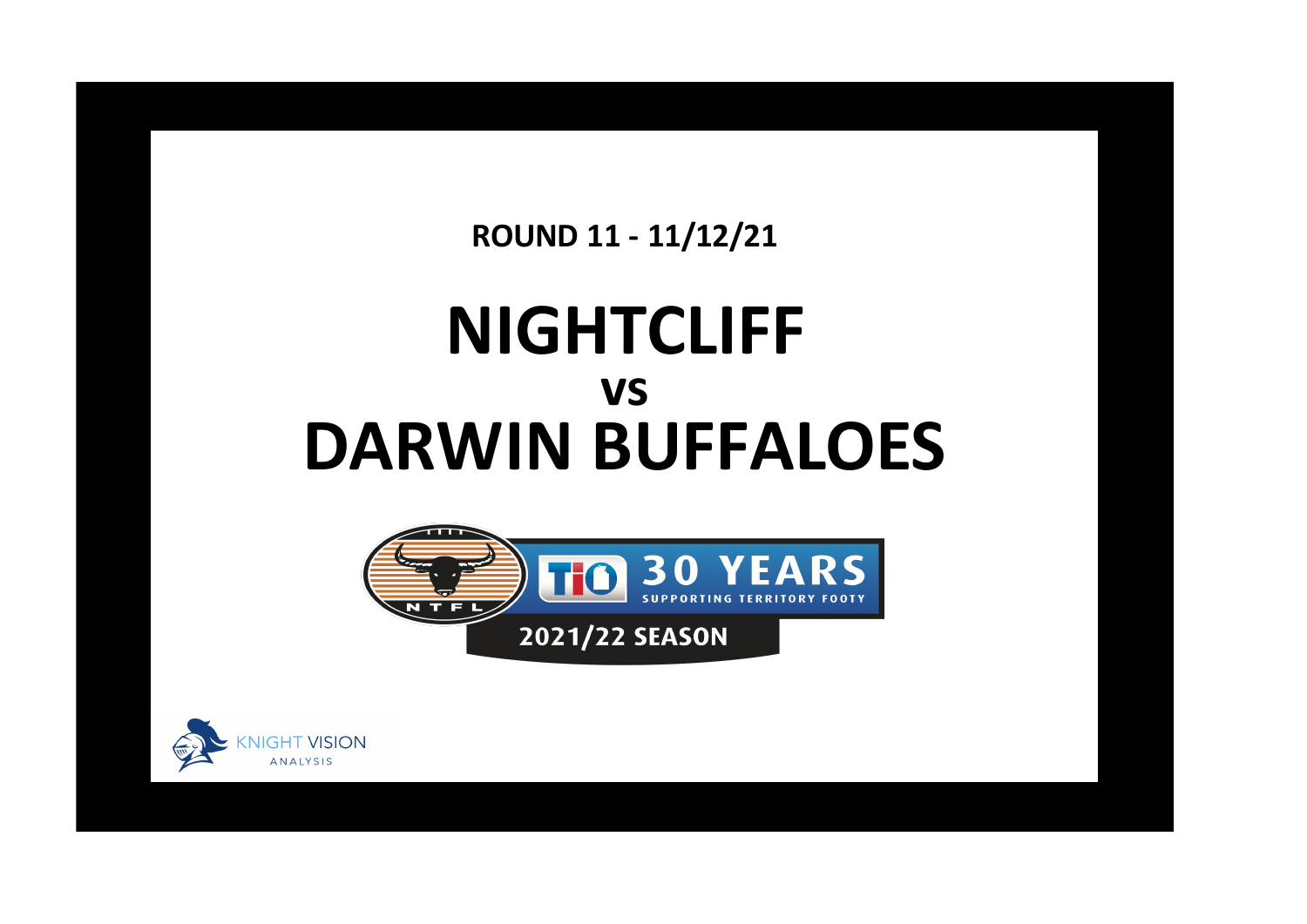|                |                | <b>Nightcliff</b> |                |              |                          |                | <b>Darwin Buffaloes</b> |                |                         |              | <b>Differential</b> |                |                |                |              |  |  |
|----------------|----------------|-------------------|----------------|--------------|--------------------------|----------------|-------------------------|----------------|-------------------------|--------------|---------------------|----------------|----------------|----------------|--------------|--|--|
| Q1             | Q <sub>2</sub> | Q <sub>3</sub>    | Q4             | <b>TOTAL</b> |                          | Q1             | Q <sub>2</sub>          | Q <sub>3</sub> | Q <sub>4</sub>          | <b>TOTAL</b> | Q1                  | Q <sub>2</sub> | Q <sub>3</sub> | Q <sub>4</sub> | <b>TOTAL</b> |  |  |
| 56             | 48             | 67                | 46             | 217          | <b>Kicks</b>             | 37             | 49                      | 46             | 40                      | 172          | $+19$               | $-1$           | $+21$          | $+6$           | $+45$        |  |  |
| 51             | 20             | 32                | 18             | 121          | <b>Handballs</b>         | 32             | 17                      | 31             | 19                      | 99           | $+19$               | $+3$           | $+1$           | $-1$           | $+22$        |  |  |
| 107            | 68             | 99                | 64             | 338          | <b>Disposals</b>         | 69             | 66                      | 77             | 59                      | 271          | $+38$               | $+2$           | $+22$          | $+5$           | $+67$        |  |  |
| 1.10           | 2.40           | 2.09              | 2.56           | 1.79         | <b>K:H Ratio</b>         | 1.16           | 2.88                    | 1.48           | 2.11                    | 1.74         | $-0.06$             | $-0.48$        | $+0.61$        | $+0.45$        | $+0.06$      |  |  |
| 61%            | 54%            | 76%               | 78%            | 68%          | Kick Eff. %              | 59%            | 65%                     | 65%            | 55%                     | 62%          | $+1%$               | $-11%$         | $+11%$         | $+23%$         | $+6%$        |  |  |
| 86%            | 90%            | 81%               | 72%            | 83%          | <b>Handball Eff. %</b>   | 66%            | 88%                     | 77%            | 84%                     | 77%          | $+21%$              | $+2%$          | $+4%$          | $-12%$         | $+7%$        |  |  |
| 4              | 6              | 4                 | 3              | 17           | <b>Clangers</b>          | 5              | 9                       | $\overline{2}$ | $\overline{\mathbf{z}}$ | 23           | $-1$                | $-3$           | $+2$           | $-4$           | $-6$         |  |  |
| 40             | 28             | 29                | 22             | 119          | <b>Cont. Poss</b>        | 27             | 23                      | 32             | 24                      | 106          | $+13$               | $+5$           | $-3$           | $-2$           | $+13$        |  |  |
| 65             | 40             | 66                | 45             | 216          | <b>Unc. Poss</b>         | 42             | 43                      | 45             | 36                      | 166          | $+23$               | $-3$           | $+21$          | $+9$           | $+50$        |  |  |
| 18             | 21             | 33                | 26             | 98           | <b>Marks</b>             | 14             | 23                      | 14             | 15                      | 66           | $+4$                | $-2$           | $+19$          | $+11$          | $+32$        |  |  |
| 17             | 17             | 31                | 24             | 89           | <b>Unc. Marks</b>        | 12             | 20                      | 11             | 14                      | 57           | $+5$                | $-3$           | $+20$          | $+10$          | $+32$        |  |  |
| 1              | 4              | $\overline{2}$    | $\mathbf{2}$   | 9            | <b>Cont. Marks</b>       | $\overline{2}$ | 3                       | 3              | 1                       | 9            | $-1$                | $+1$           | $-1$           | $+1$           | $\mathbf 0$  |  |  |
| 2              | 7              | $\overline{2}$    | 6              | 17           | <b>Int. Marks</b>        | $\overline{2}$ | 4                       | 1              | 1                       | 8            | $\mathbf{0}$        | $+3$           | $+1$           | $+5$           | $+9$         |  |  |
| $\overline{2}$ | 5              | $\overline{2}$    | 4              | 13           | <b>F50 Marks</b>         | $\Omega$       | $\overline{2}$          | 0              | 3                       | 5            | $+2$                | $+3$           | $+2$           | $+1$           | $+8$         |  |  |
| 40             | 18             | 25                | 13             | 96           | <b>Handball Receives</b> | 19             | 15                      | 24             | 16                      | 74           | $+21$               | $+3$           | $+1$           | $-3$           | $+22$        |  |  |
| 33             | 22             | 23                | 17             | 95           | <b>Groundball Gets</b>   | 24             | 15                      | 27             | 20                      | 86           | $+9$                | $+7$           | $-4$           | $-3$           | $+9$         |  |  |
| 6              | $\mathbf{1}$   | $\mathbf{1}$      | $\mathbf{1}$   | 9            | <b>Hitouts</b>           | 10             | 9                       | 10             | 10                      | 39           | $-4$                | $-8$           | $-9$           | $-9$           | $-30$        |  |  |
| 10             | 3              | 5                 | 3              | 21           | <b>Clearances</b>        | 4              | 10                      | 7              | 8                       | 29           | $+6$                | $-7$           | $-2$           | $-5$           | $-8$         |  |  |
| 20             | 5              | 11                | 7              | 43           | <b>Tackles</b>           | 9              | 8                       | 6              | 8                       | 31           | $+11$               | $-3$           | $+5$           | $-1$           | $+12$        |  |  |
| 13             | 5              | 12                | $\overline{2}$ | 32           | <b>One Percenters</b>    | 9              | $\overline{2}$          | 7              | 3                       | 21           | $+4$                | $+3$           | $+5$           | $-1$           | $+11$        |  |  |
| 8              | 5              | 8                 | $\overline{2}$ | 23           | <b>Spoils</b>            | 6              | $\overline{2}$          | 6              | 3                       | 17           | $+2$                | $+3$           | $+2$           | $-1$           | $+6$         |  |  |
| 6              | 4              | 4                 | 4              | 18           | <b>Frees For</b>         | 1              | 6                       | 3              | 4                       | 14           | $+5$                | $-2$           | $+1$           | $\bf{0}$       | $+4$         |  |  |
| 1              | 6              | 3                 | 4              | 14           | <b>Frees Against</b>     | 6              | 4                       | 4              | 4                       | 18           | $-5$                | $+2$           | $-1$           | $\bf{0}$       | $-4$         |  |  |
| 14             | 13             | 11                | 8              | 46           | <b>Inside 50s</b>        | 10             | 9                       | 9              | 11                      | 39           | $+4$                | $+4$           | $+2$           | $-3$           | $+7$         |  |  |
| 8              | $\overline{7}$ | 8                 | 10             | 33           | <b>Rebound 50s</b>       | 9              | 8                       | 8              | 4                       | 29           | $-1$                | $-1$           | $\mathbf{0}$   | $+6$           | $+4$         |  |  |
| 71%            | 85%            | 64%               | 75%            | 74%          | Score / I50 %            | 30%            | 44%                     | 11%            | 55%                     | 36%          | $+41%$              | +40%           | +53%           | +20%           | +38%         |  |  |
| 5              | 5              | 3                 | 4              | 17           | <b>Goals</b>             | $\overline{2}$ | 1                       | 1              | 1                       | 5            | $+3$                | $+4$           | $+2$           | $+3$           | $+12$        |  |  |
| 5              | 6              | 4                 | $\mathbf{2}$   | 17           | <b>Behinds</b>           | 1              | 3                       | 0              | 5                       | 9            | $+4$                | $+3$           | $+4$           | $-3$           | $+8$         |  |  |
| 35             | 36             | 22                | 26             | 119          | <b>Score</b>             | 13             | 9                       | 6              | 11                      | 39           | $+22$               | $+27$          | $+16$          | $+15$          | $+80$        |  |  |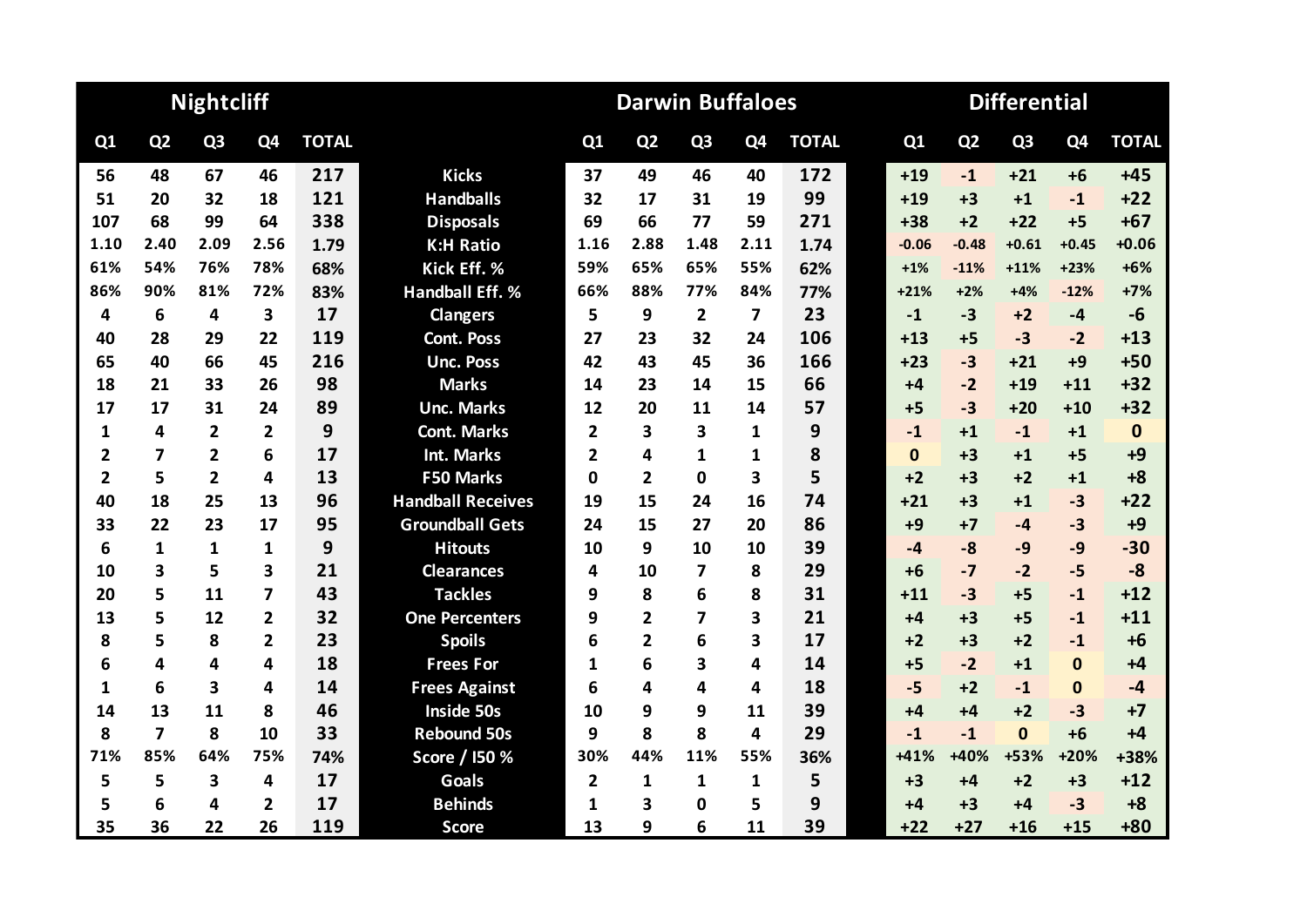|                     |       |       |       |      |             |          |       |               |       |       |    |              | <b>Nightcliff</b> |       |            |       |    |              |             |                |           |                |            |                |                |                  |              |
|---------------------|-------|-------|-------|------|-------------|----------|-------|---------------|-------|-------|----|--------------|-------------------|-------|------------|-------|----|--------------|-------------|----------------|-----------|----------------|------------|----------------|----------------|------------------|--------------|
| <b>Player</b>       | К     | н     | D     |      | KE% HE% CLG |          | CP    | UP            | M     | UM    | CM |              | IM F50M HR        |       | GBG HO CLR |       |    | т            | 1%          | <b>SP</b>      | <b>FF</b> | FA             | <b>I50</b> | <b>R50</b>     | G              | В                | <b>SA</b>    |
| 23 B Filo           | 19    | 14    | 33    | 74%  | 64%         | 0        | 6     | 26            | 7     | 7     | 0  | 0            | 0                 | 18    | 6          | 0     | 3  | 2            | 1           | 1              | 1         | 0              | 4          | 4              | 1              | 0                | 1            |
| 22 D Bowles         | 21    | 3     | 24    | 71%  | 67%         | 2        | 10    | 14            | 5     | 4     |    | 1            | 0                 | 5     | 9          | 0     | 0  | 0            |             | 6              | 0         | 1              | 0          | 11             | 0              | 0                | 0            |
| 06 L Holt-Fitz      | 12    | 9     | 21    | 75%  | 78%         | 0        | 11    | 10            | 4     | 4     | 0  | 0            | 1                 | 5     | 10         | 0     | 1  | 5            | 2           | $\overline{2}$ | 1         | 0              | 3          | $\overline{2}$ | 2              | $\overline{2}$   | 5            |
| 17 S Harper         | 14    | 7     | 21    | 64%  | 100%        | 1        | 6     | 16            | 6     | 6     | 0  | 0            | 0                 | 9     | 6          | 0     | 2  | 3            | 0           | 0              | 0         | 1              | 3          | 2              | 1              | 1                | 3            |
| 09 R Nyhuis         | 15    | 5     | 20    | 87%  | 80%         | 1        | 7     | 13            | 10    | 8     | 2  | 4            | 0                 | 3     | 5          | 0     | 0  | $\mathbf{1}$ | 3           | $\overline{2}$ | 0         | 0              | 3          | 3              | 0              | 0                | 1            |
| 33 S Wilson         | 8     | 12    | 20    | 75%  | 83%         | 0        | 7     | 13            | 5     | 5     | 0  | 0            | 0                 | 4     | 7          | 0     | 0  | 1            | 2           | 1              | 0         | 0              | 2          | 2              | 1              | 0                | 5            |
| 14 N Brown          | 13    | 3     | 16    | 85%  | 100%        | 1        | 2     | 13            | 8     | 7     | 1  | 5            | 0                 | 5     | 0          | 0     | 2  | 3            | 2           | 0              | 1         | 0              | 0          | 4              | 0              | 0                | 0            |
| 29 S Deery          | 5     | 11    | 16    | 100% | 82%         | 2        | 9     | 7             | 4     | 3     | 1  | 3            | 0                 | 3     |            | 0     | 0  | 2            |             | 1              | 1         | 0              | 1          | $\overline{2}$ | 0              | 0                | 0            |
| 40 A Wines          | 7     | 9     | 16    | 86%  | 100%        | 0        | 6     | 10            | 8     | 7     | 1  | 0            | 2                 | 3     | 5          | 0     | 0  | $\mathbf{1}$ | 1           | $\mathbf{1}$   | 0         | 0              | 3          | 0              | $\overline{2}$ | $\mathbf{1}$     | 3            |
| 20 T Melville       | 14    | 1     | 15    | 71%  | 0%          | 2        | 5     | 9             | 7     | 6     | 1  | 0            | 4                 | 0     | 3          | 0     | Ω  | 1            |             | 1              | 1         | 0              | 2          | 0              | 1              | 2                | 1            |
| 01 R Mu             | 8     | 6     | 14    | 25%  | 83%         | 3        | 6     |               | 3     | 3     | 0  | 1            | 0                 | 4     | 5          | 0     |    | 2            | 0           | 0              |           | 0              | 3          | 0              | 0              | 1                | 0            |
| 28 K Emery          | 12    |       | 14    | 58%  | 50%         | 1        | 9     | 5             | 4     | 3     | 1  | 0            | 2                 | 0     | 5          | 0     |    | 1            |             | 1              | 3         | 2              | 3          | 0              | 4              | 1                | 1            |
| 31 B Edwards        | 10    | 4     | 14    | 40%  | 100%        | 0        | 4     | 10            | 3     | 3     | 0  | 0            | 0                 |       | 3          | 0     | 2  | 1            | 1           | 1              | 1         | 2              | 6          | 0              | 0              | 3                | 1            |
| 05 J Jones          | 7     | 6     | 13    | 57%  | 83%         | O        | 6     |               | 2     | 2     | 0  | 0            | 0                 | 4     | 5          | 0     | Ω  | 4            | 3           | 2              |           | 0              | 0          | 0              | 0              | 0                | 0            |
| 11 P Wills          | 8     | 5     | 13    |      | 75% 100%    | 1        | 4     | 9             | 5     | 5     | 0  | 0            | 0                 | 3     | 3          | 0     |    | 4            | 2           |                | 1         | 1              | 1          | 1              | 0              | 0<br>ana ang pag | 0<br>www.com |
| 04 Jess Budarick    | 8     | 4     | 12    | 63%  | 100%        | 1        | 2     | 10            | 4     | 4     | 0  | 0            |                   | 4     |            | 0     | 0  | 1            |             |                |           | 2              | 3          | 0              | 2              | 1                | 2<br>nnnnn   |
| 18 T North          | 7     | 5     | 12    | 57%  | 100%        | $\Omega$ | 5     | 7             | 1     | 1     | 0  | 0            | 1                 | 5     | 5          | 0     | 2  | 0            | 0           | 0              | 0         | $\Omega$       | 2          | 0              | 2              | $\mathbf{1}$     | 1            |
| 24 N Howe           | 9     | 3     | 12    | 78%  | 67%         | 0        | 1     | 11            | 2     | 2     | 0  | 0            | 0                 |       |            | 0     | 0  | 0            | 1           | $\mathbf{1}$   |           | 2              |            | 0              | 1              | 0                | 0            |
| 34 J Hopkins        | 8     | 4     | 12    | 50%  | 75%         | 1        | 3     | 9             | 4     | 4     | 0  | $\mathbf{1}$ |                   | 4     | 3          | 0     | 0  | 2            | 0           | 0              | 0         | $\Omega$       |            | $\mathbf{1}$   | 0              | 2                | 0            |
| 32 R Morris         | 6     | 3     | 9     |      | 50% 100%    | 0        | 6     | 3             | 2     | 2     | 0  | 1            | 0                 | 1     | 5          | 1     | 3  | 4            | 2           | 1              |           | 0              | 4          | 1              | 0              | 0                | 1            |
| 30 J Bowen          | 3     | 4     | 7     | 67%  | 75%         | 0        | 3     | 4             | 2     | 2     | 0  | 0            | 0                 | 1     | 1          |       | 3  | 2            | 0           | 0              | 3         | $\overline{2}$ | 0          | 0              | 0              | 0                | 0            |
| 26 M McGregor       | 2     | 1     | 3     | 0%   | 100%        | 1        | 1     | $\mathcal{P}$ | 2     | 1     | 1  | 1            | 1                 | 1     | 0          | 1     | 0  | 3            | 1           | 0              | 0         | 1              | 0          | 0              | 0              | 1                | 0            |
|                     |       |       |       |      |             |          |       |               |       |       |    |              |                   |       |            |       |    |              |             |                |           |                |            |                |                |                  |              |
| <b>NFC</b>          | 217   | 121   | 338   | 68%  | 83%         | 17       | 119   | 216           | 98    | 89    | 9  | 17           | 13                | 96    | 95         | 9     | 21 | 43           | 32          | 23             | 18        | 14             | 46         | 33             | 17             | 17               | 25           |
| <b>DBFC</b>         | 172   | 99    | 271   |      | 62% 77%     | 23       | 106   | 166           | 66    | 57    | 9  | 8            | 5                 | 74    | 86         | 39    | 29 | 31           | 21          | 17             | 14        | 18             | 39         | 29             | 5              | 9                | 9            |
| <b>Differential</b> | $+45$ | $+22$ | $+67$ | +6%  | $+7%$       | -6       | $+13$ | $+50$         | $+32$ | $+32$ | 0  | $+9$         | $+8$              | $+22$ | $+9$       | $-30$ | -8 |              | $+12$ $+11$ | +6             | +4        | -4             | $+7$       | $+4$           | $+12$          | $+8$             | $+16$        |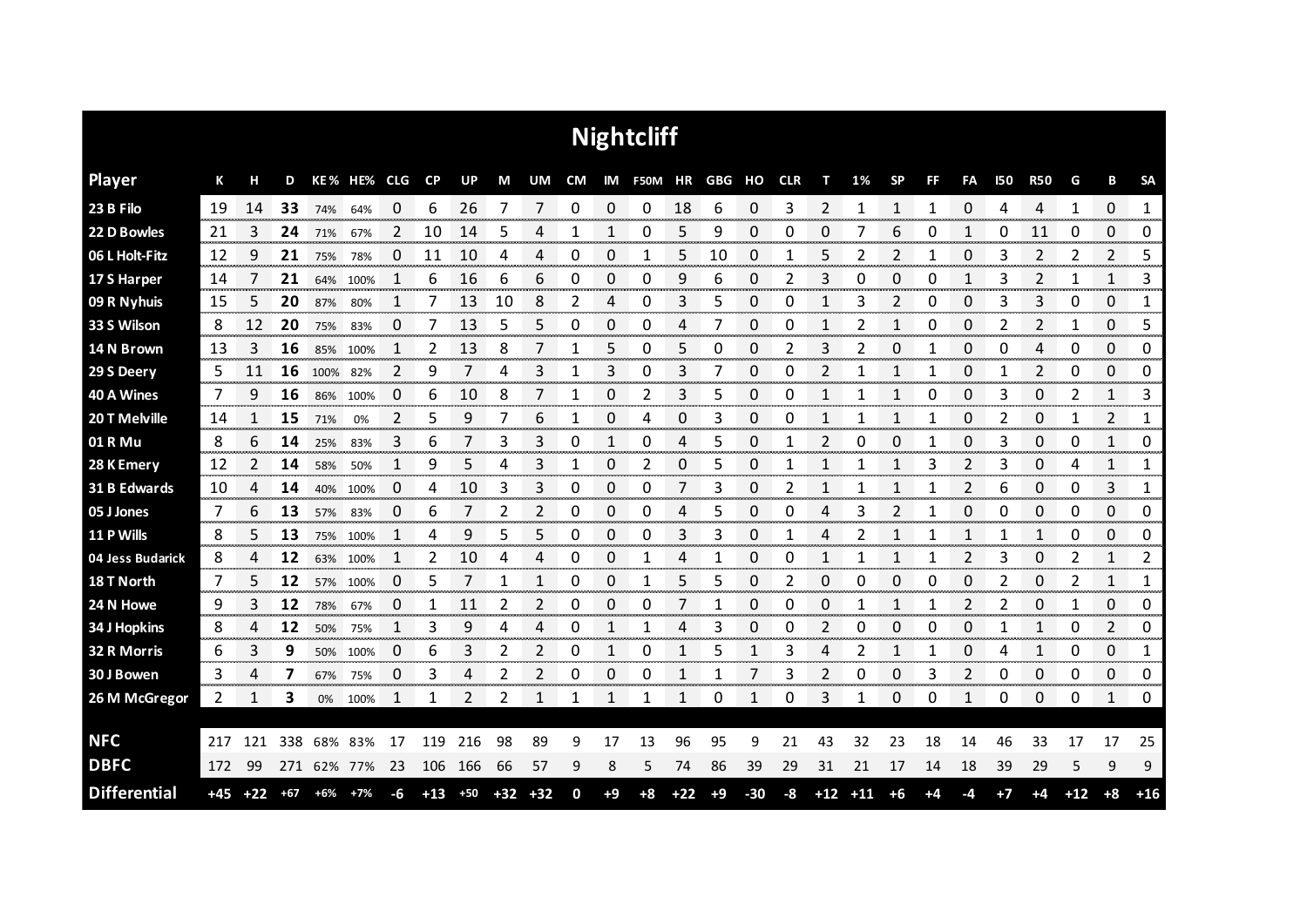|                      |                  |                         |          |                            |            |                         |                         |           |                 |                          |             |                        | <b>Darwin Buffaloes</b> |                      |                  |             |                                       |              |       |                |                                        |                   |            |              |               |               |                        |
|----------------------|------------------|-------------------------|----------|----------------------------|------------|-------------------------|-------------------------|-----------|-----------------|--------------------------|-------------|------------------------|-------------------------|----------------------|------------------|-------------|---------------------------------------|--------------|-------|----------------|----------------------------------------|-------------------|------------|--------------|---------------|---------------|------------------------|
| <b>Player</b>        | К                | н                       | D        |                            | KE% HE%    | <b>CLG</b>              | <b>CP</b>               | <b>UP</b> | М               | UM                       | <b>CM</b>   | IM                     | <b>F50M</b>             | ΗR                   | GBG              | но          | <b>CLR</b>                            | т            | 1%    | <b>SP</b>      | FF                                     | FA                | <b>150</b> | <b>R50</b>   | G             | В             | <b>SA</b>              |
| 18 J Vrodos          | 14               | 10                      | 24       | 71%                        | 70%        | 0                       | 16                      | 7         |                 | 5                        | 2           | 0                      | 0                       | 0                    | 13               | 0           | 6                                     | 2            | 0     | 0              | $\mathbf{1}$                           | 2                 | 6          | $\mathbf{1}$ | 0             | 0             | 0                      |
| 06 J Stokes          | 9                | 11                      | 20       | 67%                        | 73%        | 1                       |                         | 13        | 4               | 4                        | 0           | 0                      | 0                       | 8                    | 7                | 0           | 4                                     |              | 0     | 0              | 0                                      | 0                 | 4          | 2            | 1             | 1             | 0                      |
| 11 T Clarke          | 14               | 4                       | 18       | 71%                        | 50%        | 1                       | 6                       | 12        | 5               | 4                        | 1           | 1                      | 1                       | 7                    | 4                | 0           | 2                                     | 2            | ŋ     | 0              | $\mathbf{1}$                           | 1                 | 4          | 1            | 1             | 0             | 0                      |
| 14 L McKenzie        | 14               | 4                       | 18       | 86%                        | 50%        | 0                       | 6                       | 13        | 5               | 4                        | 1           | $\overline{2}$         | 0                       | 3                    | 4                | 0           | 0                                     | 1            | 2     | $\mathbf{1}$   | 3                                      | 0                 | 0          | 6            | 0             | 0             | 0                      |
| 16 P Boles           | 8                | 7                       | 15       | 50%                        | 100%       | 2                       | 5                       | 10        | 4               | 4                        | 0           | 0                      | 0                       | 6                    | 5                | 0           | 2                                     | 2            |       | 1              | 0                                      | 0                 |            | 1            | 0             | 0             | 0                      |
| 25 B Archard         | 7                | 8                       | 15       | 57%                        | 50%        | 1                       | 8                       |           | 2               | $\overline{2}$           | 0           | 0                      | 0                       | 5                    | 6                | 36          | 4                                     | 0            |       | 1              | 2                                      | 2                 | 4          | 0            | 0             | 0             | 1                      |
| 12 K Maroney         | -12              | 2                       | 14       | 67%                        | 100%       | 2                       | 4                       | 11        | 4               | 3                        | 1           | 2                      | 0                       | 5                    | 3                | 0           | 1                                     | 2            | 1     | 1              | 0                                      | 1                 | 0          | 2            | 0             | 0             | 0                      |
| 31 G Remfrey         | 8                | 6                       | 14       | 13%                        | 67%        | 4                       | 4                       | 10        | 3               | 3                        | 0           | 0                      | 0                       | 6                    | 3                | 0           | 2                                     | $\mathbf{1}$ | 0     | 0              | 1                                      | 1                 | 3          | 0            | 0             | 1             | 0                      |
| 05 C Abala           | 8                | 3                       | 11       | 63%                        | 67%        | 4                       | 3                       | 7         | 2               | $\overline{\phantom{a}}$ | 0           | 1                      | 0                       | 5                    | 3                | 0           | 2                                     |              | 0     | 0              | 0                                      | 1                 | 0          | 5            | 0             | 0             | 0                      |
| 10 B Stokes          | 5                | 6                       | 11       | 80%                        | 83%        | 0                       | 6                       | 6         | 2               | 2                        | 0           | 0                      | 0                       | 0                    | 6                | 0           | 0                                     | 3            | 2     | 2              |                                        | 2                 | 0          | $\mathbf{1}$ | 0             | 0             | 0                      |
| <b>15 L McDonald</b> | 5                | 6                       | 11       | 20%                        | 83%        | 2                       |                         | 4         | 2               | 2                        | 0           | 0                      | 1                       | 2                    | 7                | 0           | 1                                     | 2            |       | 1              | 0                                      | 0                 | 2          | 0            | 0             | $\mathbf{1}$  | 0                      |
| 19 J Briston         | 9                | $\overline{2}$          | 11       | 67%                        | 50%        | $\mathbf{1}$            | 3                       | 8         | 5               | 4                        | 1           | 0                      | 1                       | 3                    | 2                | 0           | 0                                     | 0            | 3     | 3              | 0                                      | 3                 | 3          | 5            | 0             | 0             | 2                      |
| 27 T Bean            | 5                | 6                       | 11       | 100% 100%                  |            | 0                       | 1                       | 10        | 4               | 3                        | $\mathbf 1$ | 2                      | 0                       | 5                    | 0                | $\Omega$    | 0                                     | $\mathbf{1}$ | 2     | $\overline{2}$ | $\Omega$                               | $\mathbf{1}$      | 0          | $\mathbf{1}$ | 1             | 0             | 0                      |
| 32 H Ahmat-Watkins   | 8                | 3.<br><b>CONTRACTOR</b> | 11       |                            | 25% 100%   | 1<br><u>നാനാവാസനാനാ</u> | 8                       | 3         | 2               | -1                       | 1           | 0                      | 1                       | $\overline{2}$       | 6<br>anana.      | 0<br>onomor | 4                                     | 1            | 0     | 0              |                                        | $\mathbf{1}$      |            | $\mathbf{1}$ |               | 2<br>manan m  | 1                      |
| 37 T Raymond         | 6<br>ana amin'ny | 4<br>anana mara         | 10       | 67%<br>------------------- | 100%       | O                       | 4                       | 6         | 2<br>an an an a | 2                        | 0           | 0                      | 0                       | 4<br>ana ana amin'ny | 3<br>ana ana ana | 0           | 0<br>ana amin'ny fivondronan-kaominin | O<br>www.com |       | 1              | 1<br>,,,,,,,,,,,,,,,,,,,,,,,,,,,,,,,,, | 0                 | 3          | 0            | 1             | 1             | 1                      |
| 03 J Collinson       | 6                | 3<br>vooro              | 9<br>mmm | 50%                        | 67%        | -------------------     | Δ<br><b>DESCRIPTION</b> | 5         |                 |                          | mmmm        | 0<br><b>CONTRACTOR</b> | 0<br>manan a            | 4<br><b>COOPER</b>   | 2<br>annon 1     | 0<br>ananan |                                       | manan m      | 0     | 0<br>-----     |                                        | 1<br><b>STORY</b> |            | 1<br>ananan' | 0<br>-------- | 1<br>ananana. | 0<br>omonomo           |
| 22 K Kossack         | 7                | 2                       | 9        | 57%                        | 50%        | 0                       | 3                       | 6         | 2               | 2                        | 0           | 0                      | 0                       | 3                    | 2                | 0           | 0                                     | 0            | 0     | 0              | 1                                      | 0                 | 2          | 0            | 0             | 1             | 1<br><b>STATISTICS</b> |
| 28 R Holmberg        | 4                | 5.                      | 9        | 50%                        | 100%       | 1                       | 4                       |           | 3               | 3                        | 0           | 0                      | 0                       | 2                    | 3                | 0           | 0                                     | 1            | 3     | 3              |                                        | 1                 | 0          | 2            | 0             | 0             | 0                      |
| 02 L Roberts         | 2                | 5                       | 7        | 0%                         | 80%        | 0                       | 3                       | 4         | 1               | $\mathbf 1$              | 0           | $\mathbf 0$            | 1                       | $\overline{2}$       | 3                | 0           | 0                                     | 0            | 1     | 0              | 0                                      | 0                 | 0          | 0            | 0             | 1             | $\overline{2}$         |
| 24 C Sharples        | 6                | 0                       | 6        |                            | 33% #####  | 1                       | 1                       | 5         | 4               | Δ                        | 0           | 0                      | 0                       | 1                    | 1                | 0           | 0                                     | 2            | 0     | 0              | 0                                      | 0                 | 3          | 0            | 0             | 0             | 1<br>mmmm              |
| 01 I Seden-Kumoth    | 2                | 2                       | 4        | 0%                         | 100%       | 1                       | 3                       | 1         | 0               | 0                        | 0           | 0                      | 0                       | 1                    | 3                | 0           | 0                                     | 3            | 1     | 1              | 0                                      | 0                 | 0          | 0            | 0             | 0             | 0                      |
| 09 A Stokes          | 1                | 0                       | 1        |                            | 100% ##### | 0                       | 0                       |           | 1               | 1                        | 0           | 0                      | 0                       | 0                    | 0                | 3           | 0                                     | 5            | O     | 0              | 0                                      | 0                 | 1          | 0            | O             | 0             | 0                      |
|                      |                  |                         |          |                            |            |                         |                         |           |                 |                          |             |                        |                         |                      |                  |             |                                       |              |       |                |                                        |                   |            |              |               |               |                        |
| <b>DBFC</b>          | 172              | 99                      | 271      |                            | 62% 77%    | 23                      | 106                     | 166       | 66              | 57                       | ٩           | 8                      | 5                       | 74                   | 86               | 39          | 29                                    | 31           | 21    | 17             | 14                                     | 18                | 39         | 29           | 5             | 9             | 9                      |
| <b>NFC</b>           | 217              |                         | 121 338  |                            | 68% 83%    | 17                      | 119                     | 216       | 98              | 89                       | 9           | 17                     | 13                      | 96                   | 95               | 9           | 21                                    | 43           | 32    | 23             | 18                                     | 14                | 46         | 33           | 17            | 17            | 25                     |
| <b>Differential</b>  | -45              | $-22$                   | $-67$    | $-6%$                      | $-7%$      | $+6$                    | $-13$                   | $-50$     | $-32$           | $-32$                    | $\bf{0}$    | -9                     | -8                      | $-22$                | $-9$             | $+30$       | $+8$                                  | $-12$        | $-11$ | -6             | -4                                     | +4                | -7         | -4           | $-12$         | -8            | $-16$                  |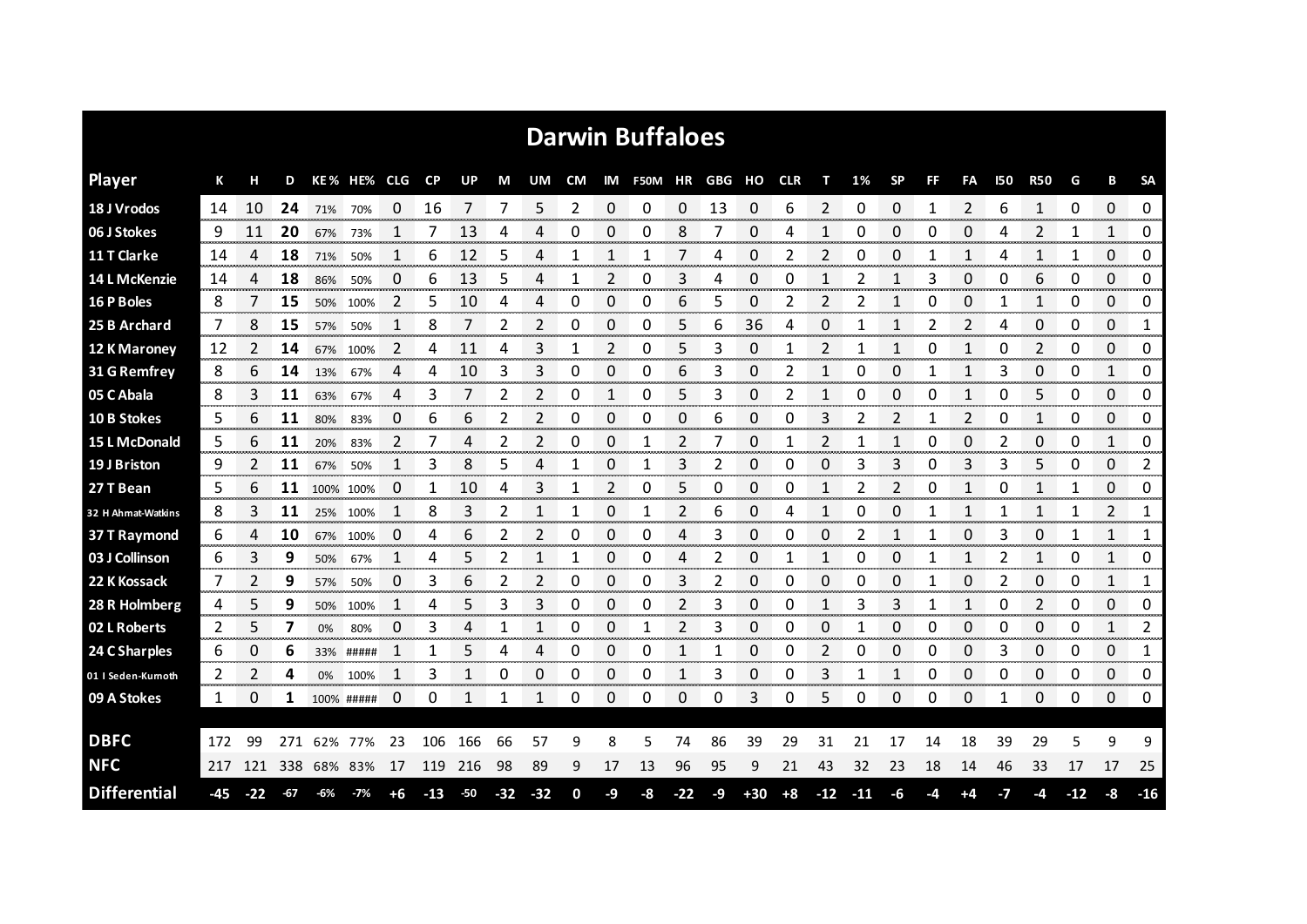|                        | <b>Score Sources</b> |             |
|------------------------|----------------------|-------------|
|                        | <b>NFC</b>           | <b>DBFC</b> |
| <b>Turnover</b>        | 12.12.84             | 4.5.29      |
| <b>Stoppage</b>        | 3.3.21               | 1.4.10      |
| <b>Kick In</b>         | 2.2.14               | 0.0.0       |
| <b>TOTAL</b>           | 17.17.119            | 5.9.39      |
|                        | Defensive 50         |             |
| <b>Turnover</b>        | 3.2.20               | 1.2.8       |
| <b>Stoppage</b>        | 0.1.1                | 0.0.0       |
| <b>Kick In</b>         | 2.2.14               | 0.0.0       |
| <b>TOTAL</b>           | 5.5.35               | 1.2.8       |
|                        | <b>Midfield</b>      |             |
| <b>Turnover</b>        | 7.8.50               | 2.3.15      |
| <b>Centre Bounce</b>   | 2.0.12               | 1.4.10      |
| <b>B/ARC Stoppages</b> | 0.2.2                | 0.0.0       |
| <b>TOTAL</b>           | 9.10.64              | 3.7.25      |
|                        | <b>Forward 50</b>    |             |
| <b>Turnover</b>        | 2.2.14               | 1.0.6       |
| <b>Stoppage</b>        | 1.0.6                | 0.0.0       |
| <b>TOTAL</b>           | 3.2.20               | 1.0.6       |